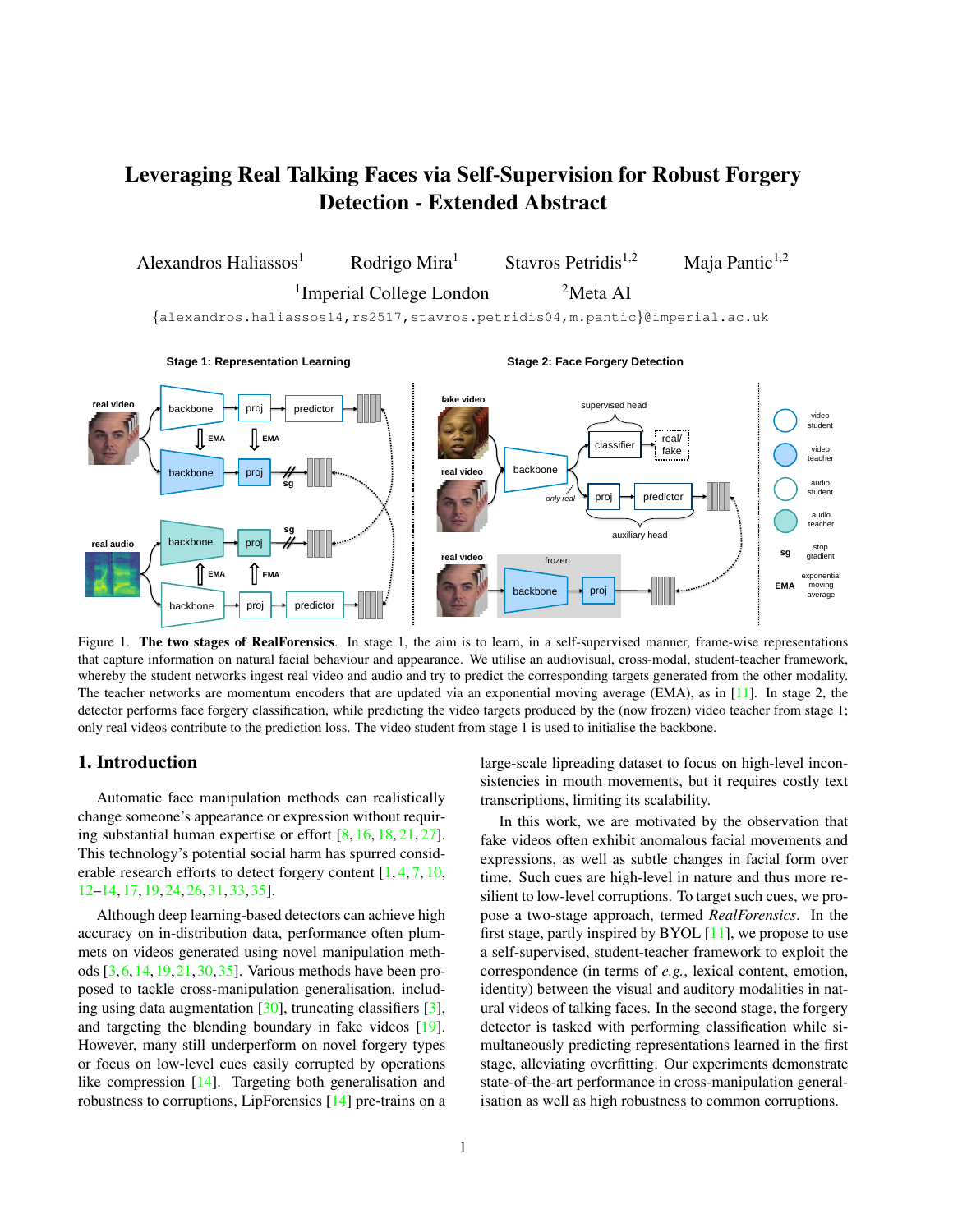# <span id="page-1-2"></span>2. Method

Our two-stage approach is depicted in Figure [1.](#page-0-0)

Stage 1: representation learning. Given a dataset of real videos and the corresponding audio, represented as logmel spectrograms, we aim to learn representations that capture information associated with facial appearance and behaviour. Cues like facial movements are temporally finegrained, and hence we learn *temporally dense* representations, *i.e.*, an embedding per frame. In this work, we use the LRW dataset [\[5\]](#page-2-15).

Our architecture consists of a student and teacher pair for each modality. The teachers produce targets for the students from the other modality to predict. Specifically, backbone networks produce embeddings passed through linear projectors to yield dense targets. The students have the same architecture as their corresponding teachers, except that each student additionally contains a predictor [\[11\]](#page-2-0), whose job is to predict the teacher targets from the other modality. The video backbone is a CSN [\[29\]](#page-3-7) and the audio a ResNet-18 [\[15\]](#page-2-16); the temporal strides are modified to output 25 embeddings per second. For the predictors, we use 1-block transformers [\[9\]](#page-2-17) to allow modelling of temporal information. The video-to-audio loss,  $\mathcal{L}_{v\to a}$ , is the cosine similitary between the video predictor outputs and the outputs of the audio teacher projectors.  $\mathcal{L}_{a\to v}$  is defined similary. The total loss is  $\mathcal{L} = \mathcal{L}_{v \to a} + \mathcal{L}_{a \to v}$ . The students are optimised via gradient descent with a stop-gradient operation on the teachers, and the teachers are exponential moving averages of the students  $[2, 11]$  $[2, 11]$  $[2, 11]$ .

Stage 2: multi-task forgery detection. Since we aim to obtain a *visual-only* forgery detector, we now discard the audio networks. We propose to use the video teacher from stage 1 to produce targets for our detector to predict. At the same time, the network performs forgery detection, in a multi-task fashion. The video student from stage 1 is used to initialise the backbone. Note that the teacher is frozen in this stage. Our framework encourages the network to classify real and fake videos by focusing on high-level spatiotemporal characteristics of facial appearance and behaviour.

We again use our dataset of real faces, but we now also assume access to a dataset of fake videos. Our architecture consists of a shared backbone and two heads: a supervised head for the forgery classification loss and an auxiliary one for the target prediction loss. The auxiliary loss,  $\mathcal{L}_a$ , is the cosine similarity between the predictor outputs and the video teacher representations. The supervised loss,  $\mathcal{L}_s$ , is a logit-adjusted version of binary cross entropy, as proposed in [\[23\]](#page-3-8), to address any class imbalance. The final loss is  $\mathcal{L} = \mathcal{L}_s + \mathcal{L}_a$ .

<span id="page-1-0"></span>

| Method               | CDF  | <b>DFDC</b> | <b>FSh</b> | DFo  | Avg  |
|----------------------|------|-------------|------------|------|------|
| Xception [27]        | 73.7 | 70.9        | 72.0       | 84.5 | 75.3 |
| $CNN$ -aug [30]      | 75.6 | 72.1        | 65.7       | 74.4 | 72.0 |
| Patch-based [3]      | 69.6 | 65.6        | 57.8       | 81.8 | 68.7 |
| Face X-ray $[19]$    | 79.5 | 65.5        | 92.8       | 86.8 | 81.2 |
| <b>CNN-GRU [28]</b>  | 69.8 | 68.9        | 80.8       | 74.1 | 73.4 |
| Multi-task [25]      | 75.7 | 68.1        | 66.0       | 77.7 | 71.9 |
| DSP-FWA [20]         | 69.5 | 67.3        | 65.5       | 50.2 | 63.1 |
| Two-branch $[22]$    | 76.7 |             |            |      |      |
| LipForensics [14]    | 82.4 | 73.5        | 97.1       | 97.6 | 87.7 |
| <b>FTCN</b> [32]     | 86.9 | 74.0        | 98.8       | 98.8 | 89.6 |
| <b>CSN</b>           | 69.4 | 68.1        | 87.9       | 89.3 | 78.7 |
| RealForensics (ours) | 86.9 | 75.9        | 99.7       | 99.3 | 90.5 |

Table 1. Cross-dataset generalisation. AUC scores (%) on CelebDF-v2 (CDF), DeepFake Detection Challenge (DFDC), FaceShifter (FSh), and DeeperForensics (DFo), after training on FaceForensics++. Best results are in bold.

<span id="page-1-1"></span>

| Method               | Noise | Blur | Pixel | Compress | Avg  |
|----------------------|-------|------|-------|----------|------|
| Xception [27]        | 53.8  | 60.2 | 74.2  | 62.1     | 62.6 |
| $CNN$ -aug [ $30$ ]  | 54.7  | 76.5 | 91.2  | 72.5     | 73.7 |
| Patch-based [3]      | 50.0  | 54.4 | 56.7  | 53.4     | 53.6 |
| Face X-ray $[19]$    | 49.8  | 63.8 | 88.6  | 55.2     | 64.4 |
| <b>CNN-GRU [28]</b>  | 47.9  | 71.5 | 86.5  | 74.5     | 70.1 |
| LipForensics [14]    | 73.8  | 96.1 | 95.6  | 95.6     | 90.3 |
| <b>FTCN</b> [32]     | 53.1  | 95.8 | 98.2  | 86.4     | 83.4 |
| RealForensics (ours) | 79.7  | 95.3 | 98.4  | 97.6     | 92.8 |

Table 2. Robustness to common corruptions. Average AUC scores (%) across five intensity levels for corruption types proposed in [\[16\]](#page-2-2), as well as the average score across all corruptions.

#### 3. Main results

Cross-dataset generalisation. We train on FaceForen-sics++ (FF++) [\[27\]](#page-3-0) and then test on unseen datasets: CelebDF-v2 [\[21\]](#page-2-4), DFDC [\[8\]](#page-2-1), FaceShifter [\[18\]](#page-2-3), and DeeperForensics [\[16\]](#page-2-2). The video-level AUC results are given in Table [1.](#page-1-0) Our detector obtains state-of-the-art performance without  $(1)$  using auxiliary labelled supervision  $[14]$ , (2) heavily constraining the network by freezing large parts [\[14\]](#page-2-10) or removing spatial convolutions [\[32\]](#page-3-12), nor (3) using audio at test-time [\[34\]](#page-3-13). We also outperform the baseline of training a CSN [\[29\]](#page-3-7) network on the forgery data, indicating the effectiveness of leveraging real data using our approach.

Robustness to common corruptions. We assess robustness to *unseen* perturbations. The set of perturbations, proposed in [\[16\]](#page-2-2), are Gaussian noise and blur, pixelation, and video compression. Each perturbation type is applied at five intensity levels on raw FF++ samples. Table [2](#page-1-1) presents the average video-level AUC across all intensity levels for each corruption type. RealForensics suffers significantly less from common corruptions than frame-based methods that target low-level cues, such as  $[3, 19]$  $[3, 19]$  $[3, 19]$ , and also outperforms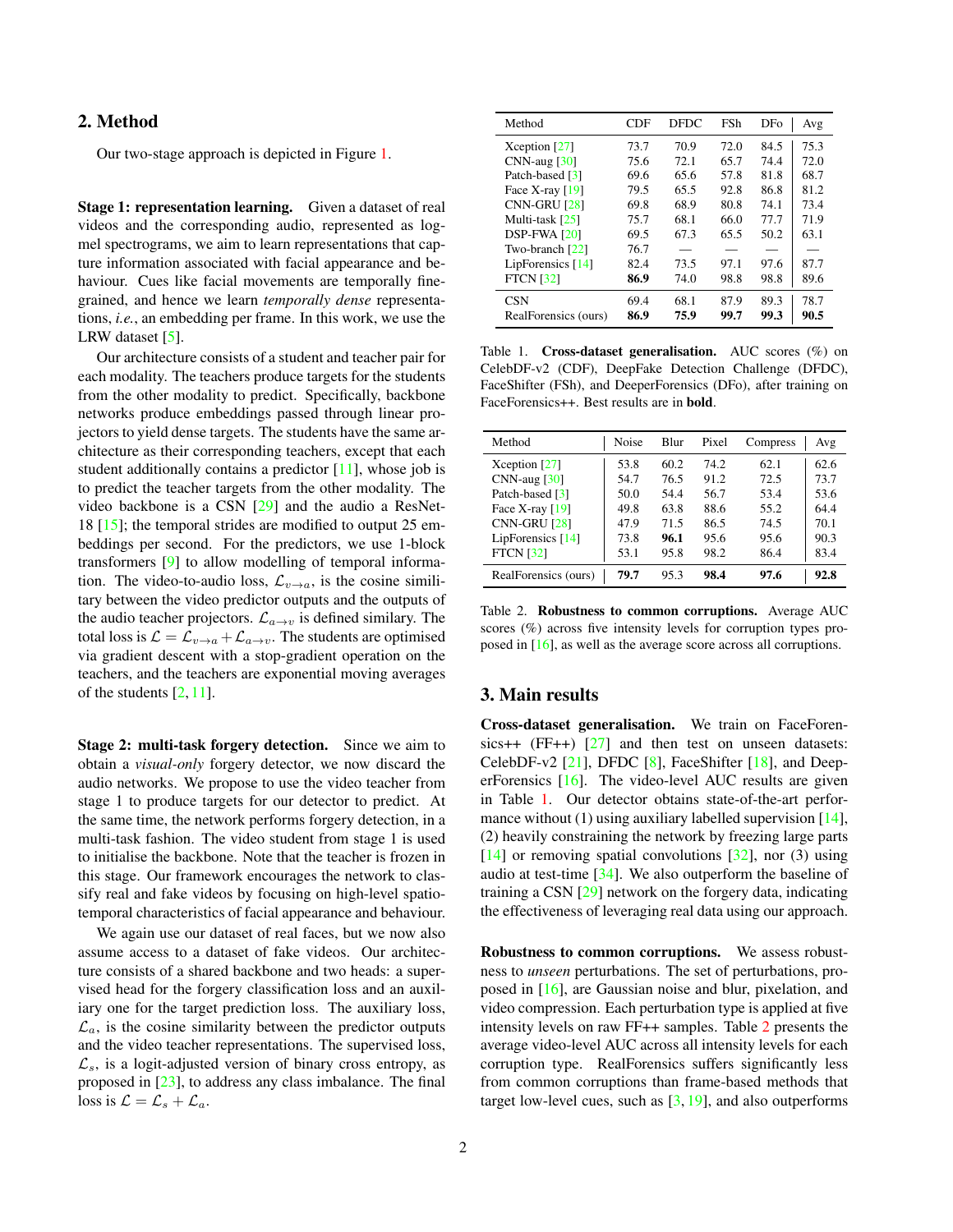<span id="page-2-20"></span>related video-based methods LipForensics and FTCN [\[32\]](#page-3-12).

### 4. Conclusion

We propose RealForensics, an approach that uses large amounts of unlabelled real data to detect fake videos. We have shown that our method simultaneously achieves strong cross-manipulation generalisation and robustness to common corruptions. We hope our study encourages future research on leveraging real faces for robust forgery detection.

Acknowledgements. This work has been supported in part by Meta Platforms through research funding made available directly to Imperial College London (project P93445: Cross-modal learning of emotions). Alexandros Haliassos was financially supported by an Imperial President's PhD Scholarship. All training, testing, and ablation studies have been conducted at Imperial College.

#### References

- <span id="page-2-5"></span>[1] Darius Afchar, Vincent Nozick, Junichi Yamagishi, and Isao Echizen. Mesonet: a compact facial video forgery detection network. In *2018 IEEE International Workshop on Information Forensics and Security (WIFS)*, pages 1–7. IEEE, 2018. [1](#page-0-1)
- <span id="page-2-18"></span>[2] Mathilde Caron, Hugo Touvron, Ishan Misra, Hervé Jégou, Julien Mairal, Piotr Bojanowski, and Armand Joulin. Emerging properties in self-supervised vision transformers. *arXiv preprint arXiv:2104.14294*, 2021. [2](#page-1-2)
- <span id="page-2-13"></span>[3] Lucy Chai, David Bau, Ser-Nam Lim, and Phillip Isola. What makes fake images detectable? understanding properties that generalize. In *European Conference on Computer Vision*, pages 103–120. Springer, 2020. [1,](#page-0-1) [2](#page-1-2)
- <span id="page-2-6"></span>[4] Zhikai Chen, Lingxi Xie, Shanmin Pang, Yong He, and Bo Zhang. Magdr: Mask-guided detection and reconstruction for defending deepfakes. In *Proceedings of the IEEE/CVF Conference on Computer Vision and Pattern Recognition*, pages 9014–9023, 2021. [1](#page-0-1)
- <span id="page-2-15"></span>[5] Joon Son Chung and Andrew Zisserman. Lip reading in the wild. In *Asian Conference on Computer Vision*, pages 87– 103. Springer, 2016. [2](#page-1-2)
- <span id="page-2-14"></span>[6] Davide Cozzolino, Justus Thies, Andreas Rössler, Christian Riess, Matthias Nießner, and Luisa Verdoliva. Forensictransfer: Weakly-supervised domain adaptation for forgery detection. *arXiv preprint arXiv:1812.02510*, 2018. [1](#page-0-1)
- <span id="page-2-7"></span>[7] Hao Dang, Feng Liu, Joel Stehouwer, Xiaoming Liu, and Anil K Jain. On the detection of digital face manipulation. In *Proceedings of the IEEE/CVF Conference on Computer Vision and Pattern recognition*, pages 5781–5790, 2020. [1](#page-0-1)
- <span id="page-2-1"></span>[8] Brian Dolhansky, Joanna Bitton, Ben Pflaum, Jikuo Lu, Russ Howes, Menglin Wang, and Cristian Canton Ferrer. The deepfake detection challenge (dfdc) dataset. *arXiv preprint arXiv:2006.07397*, 2020. [1,](#page-0-1) [2](#page-1-2)
- <span id="page-2-17"></span>[9] Alexey Dosovitskiy, Lucas Beyer, Alexander Kolesnikov, Dirk Weissenborn, Xiaohua Zhai, Thomas Unterthiner,

Mostafa Dehghani, Matthias Minderer, Georg Heigold, Sylvain Gelly, et al. An image is worth 16x16 words: Transformers for image recognition at scale. *arXiv preprint arXiv:2010.11929*, 2020. [2](#page-1-2)

- <span id="page-2-8"></span>[10] Sheldon Fung, Xuequan Lu, Chao Zhang, and Chang-Tsun Li. Deepfakeucl: Deepfake detection via unsupervised contrastive learning. *arXiv preprint arXiv:2104.11507*, 2021. [1](#page-0-1)
- <span id="page-2-0"></span>[11] Jean-Bastien Grill, Florian Strub, Florent Altché, Corentin Tallec, Pierre H Richemond, Elena Buchatskaya, Carl Doersch, Bernardo Avila Pires, Zhaohan Daniel Guo, Mohammad Gheshlaghi Azar, et al. Bootstrap your own latent: A new approach to self-supervised learning. *arXiv preprint arXiv:2006.07733*, 2020. [1,](#page-0-1) [2](#page-1-2)
- <span id="page-2-9"></span>[12] Zhihao Gu, Yang Chen, Taiping Yao, Shouhong Ding, Jilin Li, Feiyue Huang, and Lizhuang Ma. Spatiotemporal inconsistency learning for deepfake video detection. In *Proceedings of the 29th ACM International Conference on Multimedia*, pages 3473–3481, 2021. [1](#page-0-1)
- [13] David Güera and Edward J Delp. Deepfake video detection using recurrent neural networks. In *2018 15th IEEE international conference on advanced video and signal based surveillance (AVSS)*, pages 1–6. IEEE, 2018. [1](#page-0-1)
- <span id="page-2-10"></span>[14] Alexandros Haliassos, Konstantinos Vougioukas, Stavros Petridis, and Maja Pantic. Lips don't lie: A generalisable and robust approach to face forgery detection. In *Proceedings of the IEEE/CVF Conference on Computer Vision and Pattern Recognition*, pages 5039–5049, 2021. [1,](#page-0-1) [2](#page-1-2)
- <span id="page-2-16"></span>[15] Kaiming He, Xiangyu Zhang, Shaoqing Ren, and Jian Sun. Deep residual learning for image recognition. In *Proceedings of the IEEE conference on computer vision and pattern recognition*, pages 770–778, 2016. [2](#page-1-2)
- <span id="page-2-2"></span>[16] Liming Jiang, Ren Li, Wayne Wu, Chen Qian, and Chen Change Loy. Deeperforensics-1.0: A large-scale dataset for real-world face forgery detection. In *Proceedings of the IEEE/CVF Conference on Computer Vision and Pattern Recognition*, pages 2889–2898, 2020. [1,](#page-0-1) [2](#page-1-2)
- <span id="page-2-11"></span>[17] Sohail Ahmed Khan and Hang Dai. Video transformer for deepfake detection with incremental learning. In *Proceedings of the 29th ACM International Conference on Multimedia*, pages 1821–1828, 2021. [1](#page-0-1)
- <span id="page-2-3"></span>[18] Lingzhi Li, Jianmin Bao, Hao Yang, Dong Chen, and Fang Wen. Advancing high fidelity identity swapping for forgery detection. In *Proceedings of the IEEE/CVF Conference on Computer Vision and Pattern Recognition*, pages 5074– 5083, 2020. [1,](#page-0-1) [2](#page-1-2)
- <span id="page-2-12"></span>[19] Lingzhi Li, Jianmin Bao, Ting Zhang, Hao Yang, Dong Chen, Fang Wen, and Baining Guo. Face x-ray for more general face forgery detection. In *Proceedings of the IEEE/CVF Conference on Computer Vision and Pattern Recognition*, pages 5001–5010, 2020. [1,](#page-0-1) [2](#page-1-2)
- <span id="page-2-19"></span>[20] Yuezun Li and Siwei Lyu. Exposing deepfake videos by detecting face warping artifacts. In *IEEE Conference on Computer Vision and Pattern Recognition Workshops (CVPRW)*, 2019. [2](#page-1-2)
- <span id="page-2-4"></span>[21] Yuezun Li, Xin Yang, Pu Sun, Honggang Qi, and Siwei Lyu. Celeb-df: A large-scale challenging dataset for deepfake forensics. In *Proceedings of the IEEE/CVF Conference*